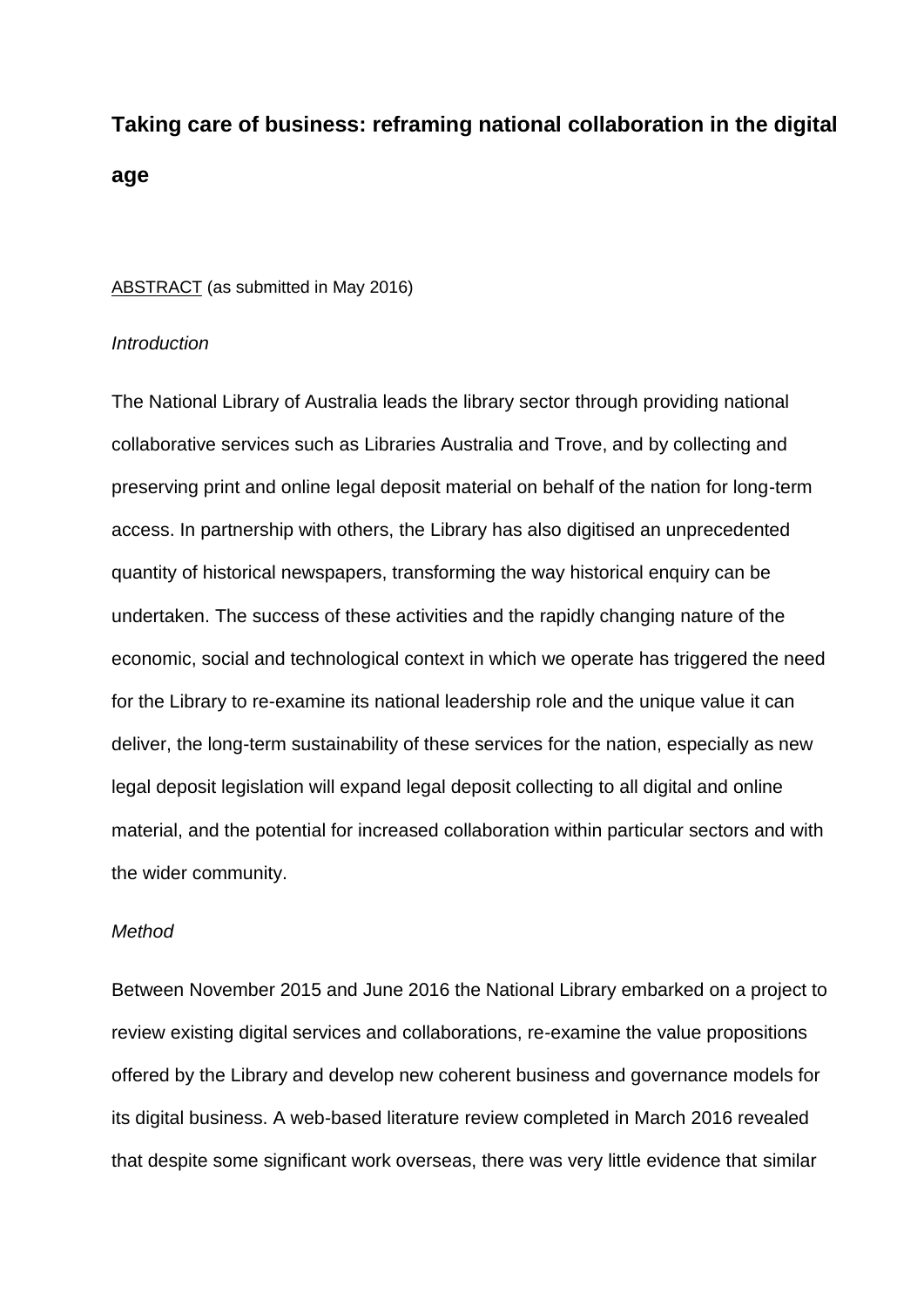research and business thinking has been undertaken in Australia. In April 2016, Deloitte Australia was engaged to assist with developing a framework under which to establish business and governance models that will guide the long-term development paths for the Library's digital services.

#### *Results*

New business and governance models were developed under the collaborative framework established by this project. The models allow for co-investment from various partners to ensure the sustainability and impact of the Library's future metadata and digital content sharing services that will benefit all. The paper will describe in detail the thinking behind these models and the work the Library has done in working with its stakeholders in implementing his large-scale cultural change.

### *Conclusion*

With the support of National and State Libraries Australasia (NSLA), the National Library has developed new digital business models from which to nurture a new phase of close collaboration with the cultural sector. This collaboration aims at delivering value to all partners by sharing services and technical infrastructure. In this current era of digital publishing and technology-driven disruption, closer collaboration leveraging the capacities of all partners will ensure long-term sustainability of national services.

#### *Relevance to the conference theme of Data | Information | Knowledge*

This paper describes the strategic re-thinking of the nature of the leadership role of the National Library and the value a close national collaboration with the library and cultural sector will bring to all parties and the community.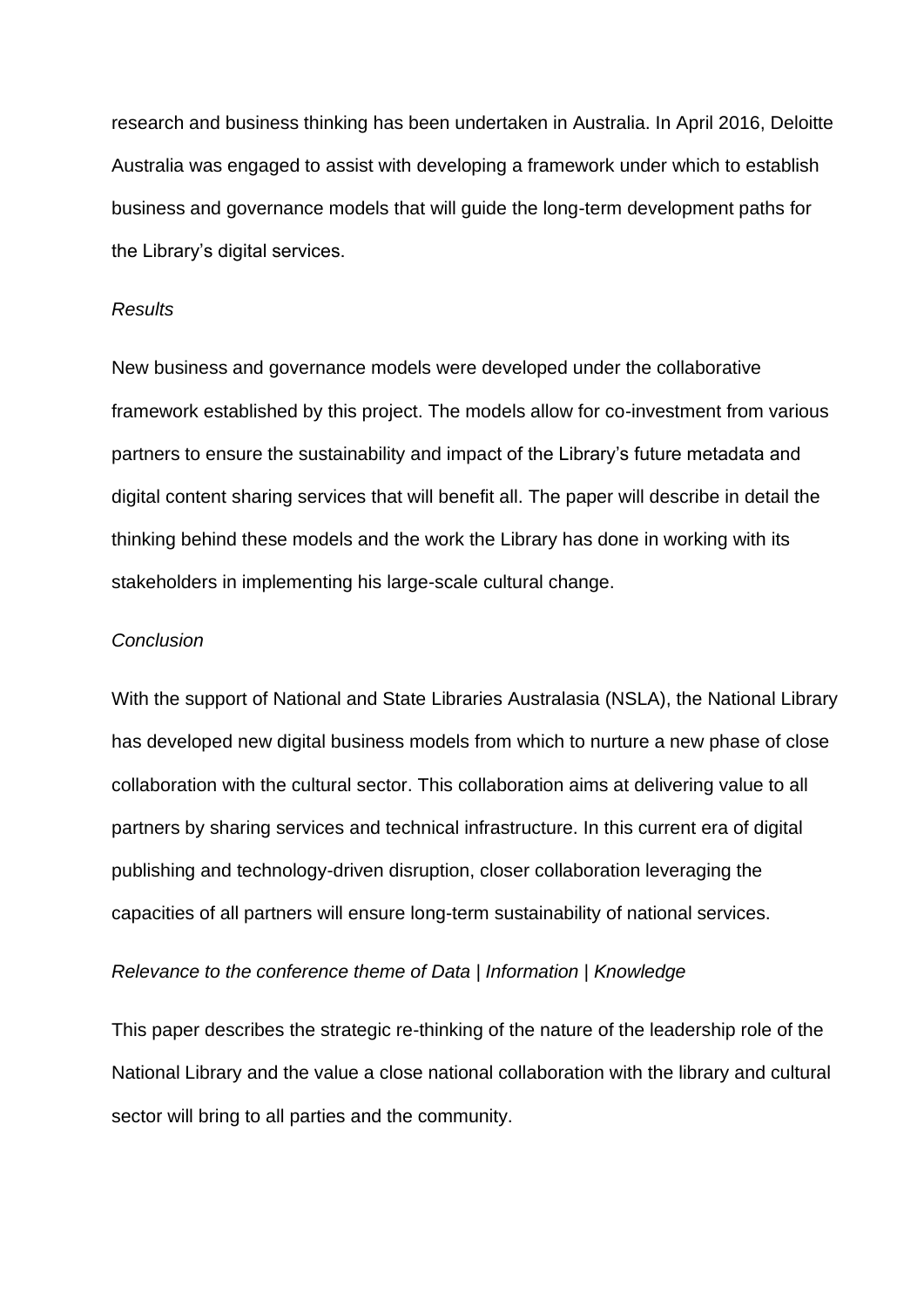#### PAPER

Australians live in a highly connected society. We are surrounded by online content and many of us own more than one mobile device. According to a report by Deloitte entitled *Mobile Consumer Survey 2015 – the Australian Cut*, 79% of Australians under age 55 own a smartphone and 59% of Australian households have access to a tablet. <sup>1</sup> We are addicted to using our devices, with 80% of the population saying they can't last an hour after waking without checking their phone and most people saying they consult their phone about 30 times a day. For people under the age of 25, this nearly doubles to 56 times a day.

This proliferation of online content and ubiquity of mobile devices presents both challenges and opportunities to libraries. Libraries hold rich collections, but much of this content is hidden to the online world. Libraries employ many strategies to counter the traditional view that they are merely warehouses full of books. Cultural and research institutions are actively digitising items and building online repositories to ensure their extensive collections are as accessible as possible to potential users. This online presence helps expose the depth and breadth of collections and lure new audiences to this rich content. To remain relevant, libraries must continually reinvent themselves and find ways to keep pace with this seismic shift in how people seek and use information.

#### **Leadership and Collaboration**

Librarians have long recognised that we achieve more by working together than is possible individually. The National Libraries of Australia and New Zealand and the libraries of all Australian states and territories have been working together in a formal

**There are no sources in the current document.**<sup>1</sup>Drumm, J & Johnston, S 2015, *Mobile Consumer Survey 2015 – The Australian Cut.* Available from[: http://landing.deloitte.com.au/rs/761-IBL-328/images/deloitte-au-tmt-mobile](http://landing.deloitte.com.au/rs/761-IBL-328/images/deloitte-au-tmt-mobile-consumer-survey-2015-291015.pdf)[consumer-survey-2015-291015.pdf](http://landing.deloitte.com.au/rs/761-IBL-328/images/deloitte-au-tmt-mobile-consumer-survey-2015-291015.pdf)  [21 November 2016]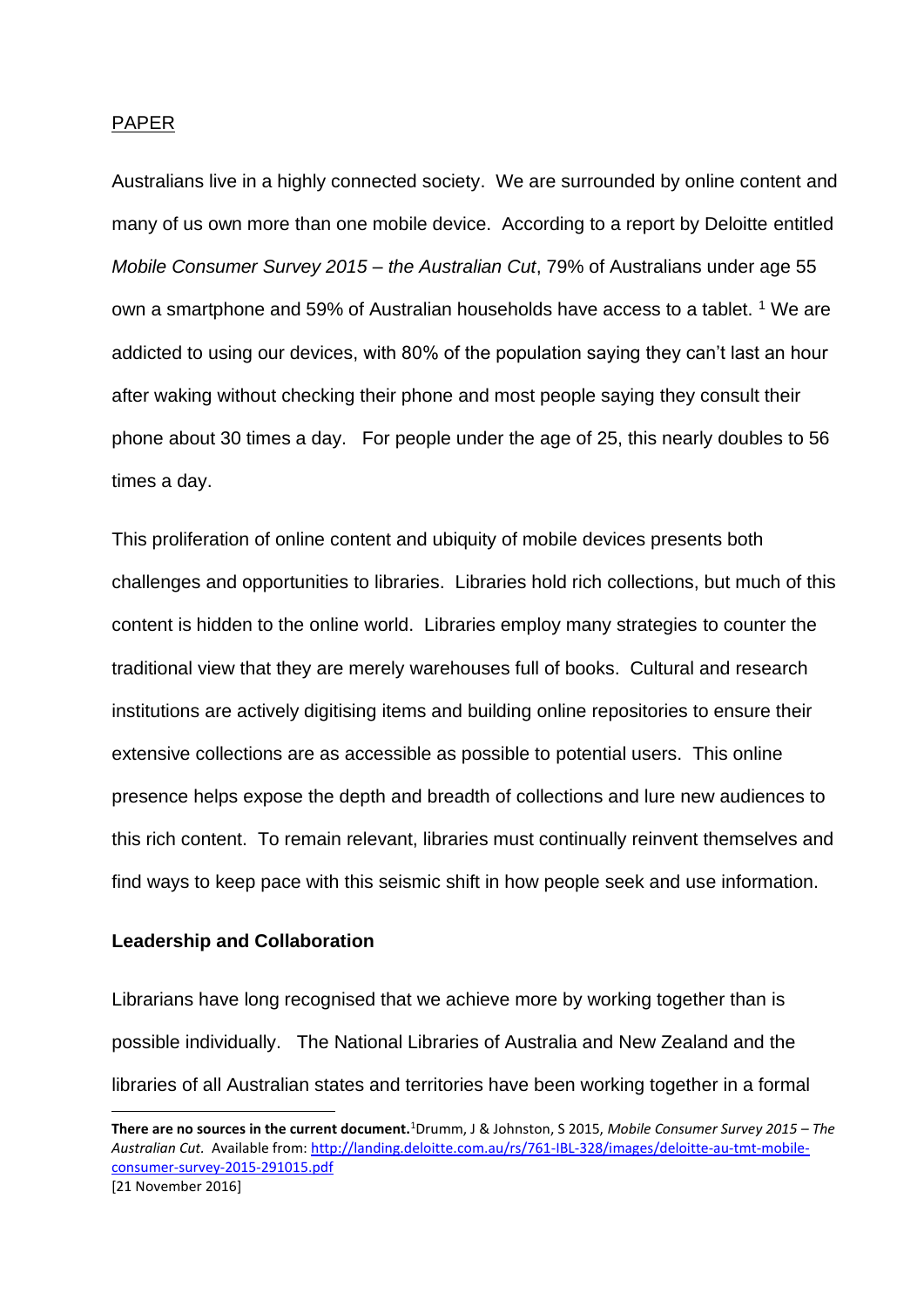collaboration since 1973 and the Council of Australian University Librarians (CAUL) was established in 1965. One of the most significant early achievements of crossinstitutional cooperation was the establishment of the Australian Bibliographic Network (ABN) in 1981<sup>2</sup>. This original union catalogue has had many iterations over the years and now encompasses the aggregated bibliographic and holdings data of the 1100 libraries who participate in Libraries Australia. The Australian National Bibliographic Database (ANBD) that is the backbone of Libraries Australia is the key mechanism through which libraries of all types share metadata and arrange interlibrary loans.

Creating a union catalogue that reflects the breadth of collecting across the Australian library community is not the only achievement of collaboration. Another initiative that has grown and evolved over many years is the Australian Newspaper Plan (ANPlan)<sup>3</sup>. ANPlan began in 1992 as an initiative of National and State Libraries Australasia (NSLA) with the broad objective of coordinating the collection and preservation of the country's newspapers to reduce duplication, make best use of limited resources and secure long-term access. At that time, microfilm was the format of choice to capture and preserve newspapers in a stable and long-lasting medium. In 2007, attention shifted to digitisation as a way of preserving content and promoting access. The years of collaborative investment to build a comprehensive microfilm collection provided the solid foundation from which the National Library of Australia launched the Australian digitised newspapers beta site in 2008. This service, which invited users to correct transcription inaccuracies generated by the Optical Character Recognition (OCR) software, soon became an indispensable resource for academics, genealogists and

<sup>2</sup> *Libraries Australia: Australian libraries working together: Our History.* Available from: [http://www.nla.gov.au/librariesaustralia/about/history/.](http://www.nla.gov.au/librariesaustralia/about/history/) [21 November 2016]

<sup>3</sup> Gatenby, P 2008, *The Australian Newspaper Plan (ANPLAN.)* Available from: [https://www.nla.gov.au/content/the-australian-newspaper-plan-anplan.](https://www.nla.gov.au/content/the-australian-newspaper-plan-anplan) [21 November 2016]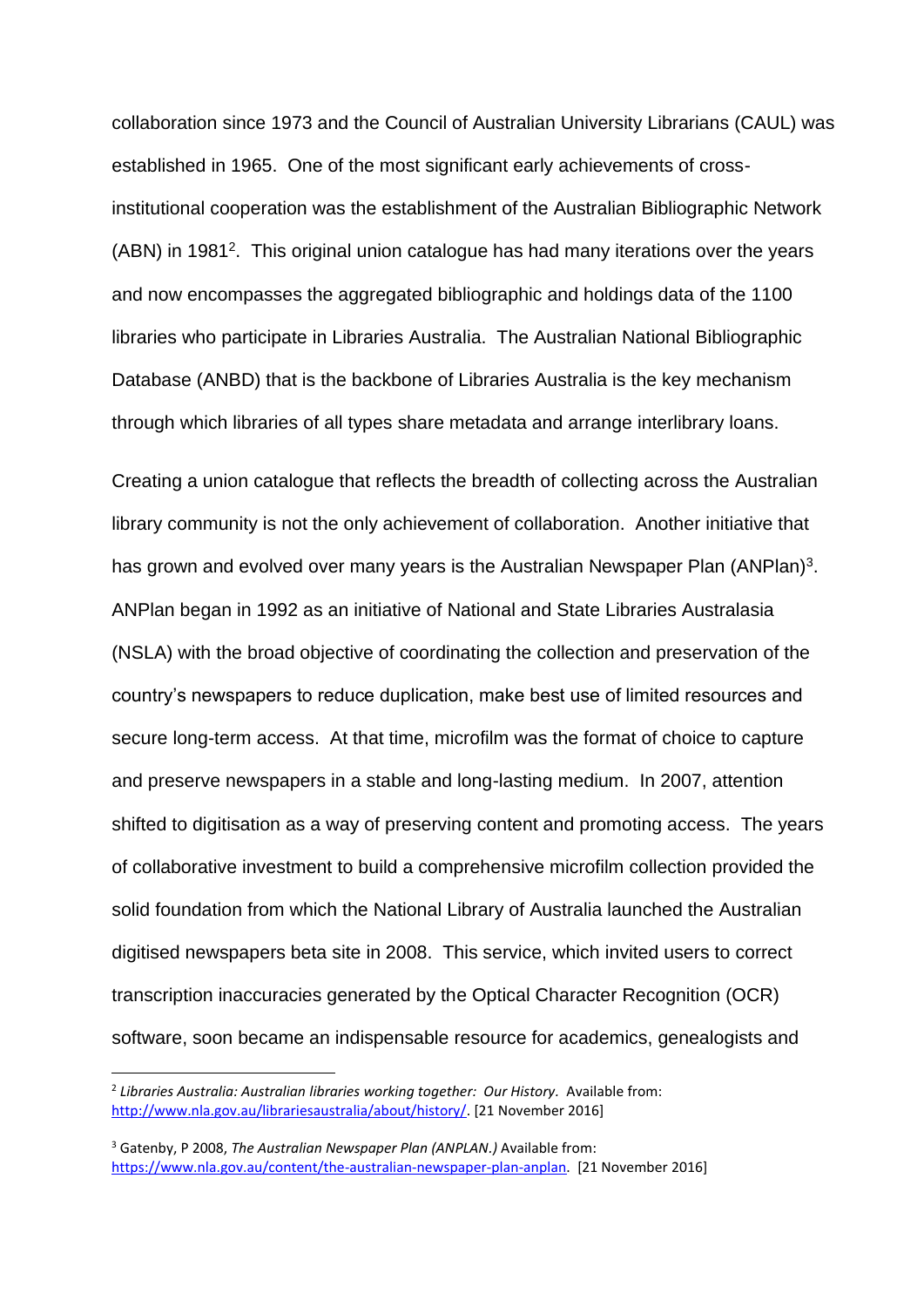anyone with an interest in Australian culture and social history. This extensive digitised newspaper content is a major reason Trove now attracts 57,000 visits a day.

The PANDORA web archive was another forward-looking initiative with a long history of collaboration<sup>4</sup>. Led by the National Library of Australia, PANDORA was established twenty years ago in recognition of the value and importance of capturing and archiving major Australian websites and online publications for posterity. Since its inception, the National Library and several other partners have actively contributed to PANDORA by curating and collecting web content. PANDORA is now a mature archive that in August 2004 was placed on the Australian Register of 'Memory of the World' in recognition of the important role it plays in capturing and preserving Australia's documentary history.

By the mid 2000's, the collaborative effort of Australian libraries had built several distinct national databases of aggregated content. These services encompassed digitised newspapers, pictures, sound recordings and music; the bibliographic data held in library catalogues, manuscripts and archive collections; and content held in Australian university and research repositories. Although still dominated by libraries, some aggregations like Picture Australia now included holdings of other cultural institutions, galleries and museums. By 2006 "it was evident that this multiplicity of discovery services was not providing the best possible service for the user, and was hindering the [National] Library's ability to maintain and improve the underlying software".<sup>5</sup> At that stage the Library began an in-house development project to bring its services under a single discovery layer.

# **Birth of Trove**

<sup>4</sup> *PANDORA: Australia's Web Archive History and Achievements*. Available from: [http://pandora.nla.gov.au/historyachievements.html.](http://pandora.nla.gov.au/historyachievements.html) [21 November 2016] <sup>5</sup> Cathro, W & Collier, S. 2009, *Developing Trove; The Policy and Technical Challenges*. Available from:

[http://www.nla.gov.au/content/developing-trove-the-policy-and-technical-challenges.](http://www.nla.gov.au/content/developing-trove-the-policy-and-technical-challenges) [21 November 2016]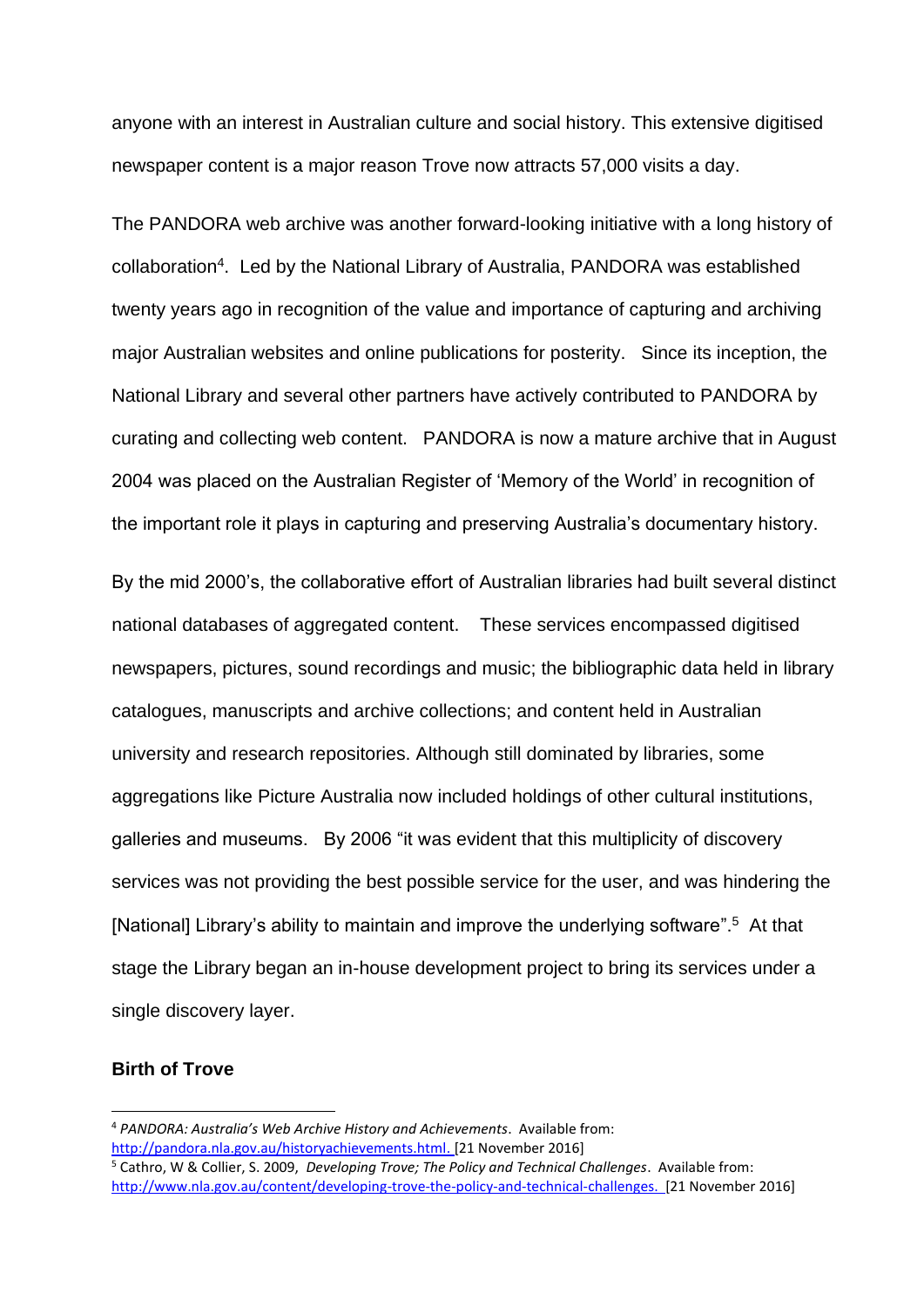When Trove was launched in 2008, it was conceived as a single portal to the digitised content and metadata held in separate Australian discovery services, all developed and maintained by the National Library of Australia. The new portal enabled users and researchers to locate content held in:

- Libraries Australia (public access version)
- Picture Australia
- **Music Australia**
- Australia Dancing
- Register of Australian Archives and Manuscripts
- PANDORA web archive
- ARROW research repositories discovery service<sup>6</sup>
- Australian Newspapers service.

Eight years later, Trove has evolved to become an entity greater than the sum of its parts. It is now a comprehensive digital ecosystem that offers digital humanities scholars a significant data corpus for analysis and developers an opportunity to enhance and manipulate content through its Application Programming Interface (API). As former Manager of Trove, Tim Sherratt, states "portals are for visiting, platforms are for building on."<sup>7</sup> The success of the Trove platform has made it synonymous with libraries in the public imagination. Trove has become the flagship for Australian collections, a trustworthy and reliable gateway to the country's documentary heritage. Its size and scale has established it as an essential component in the Australian research

<sup>6</sup> The ARROW (Australian Research Repositories Online to the World) was a consortium project led by Monash University to establish institutional repositories and resource discovery mechanisms. It was funded by the Australian Commonwealth Department of Education, Science and Training under the Research Information Infrastructure Framework for Australian Higher Education. See<http://arrow.edu.au/> for more information. 7 Sherratt, S. 2013, *From Portals to Platforms: Building New Frameworks for User Engagement*. Available from: [http://www.nla.gov.au/our-publications/staff-papers/from-portal-to-platform.](http://www.nla.gov.au/our-publications/staff-papers/from-portal-to-platform) [21 November 2016]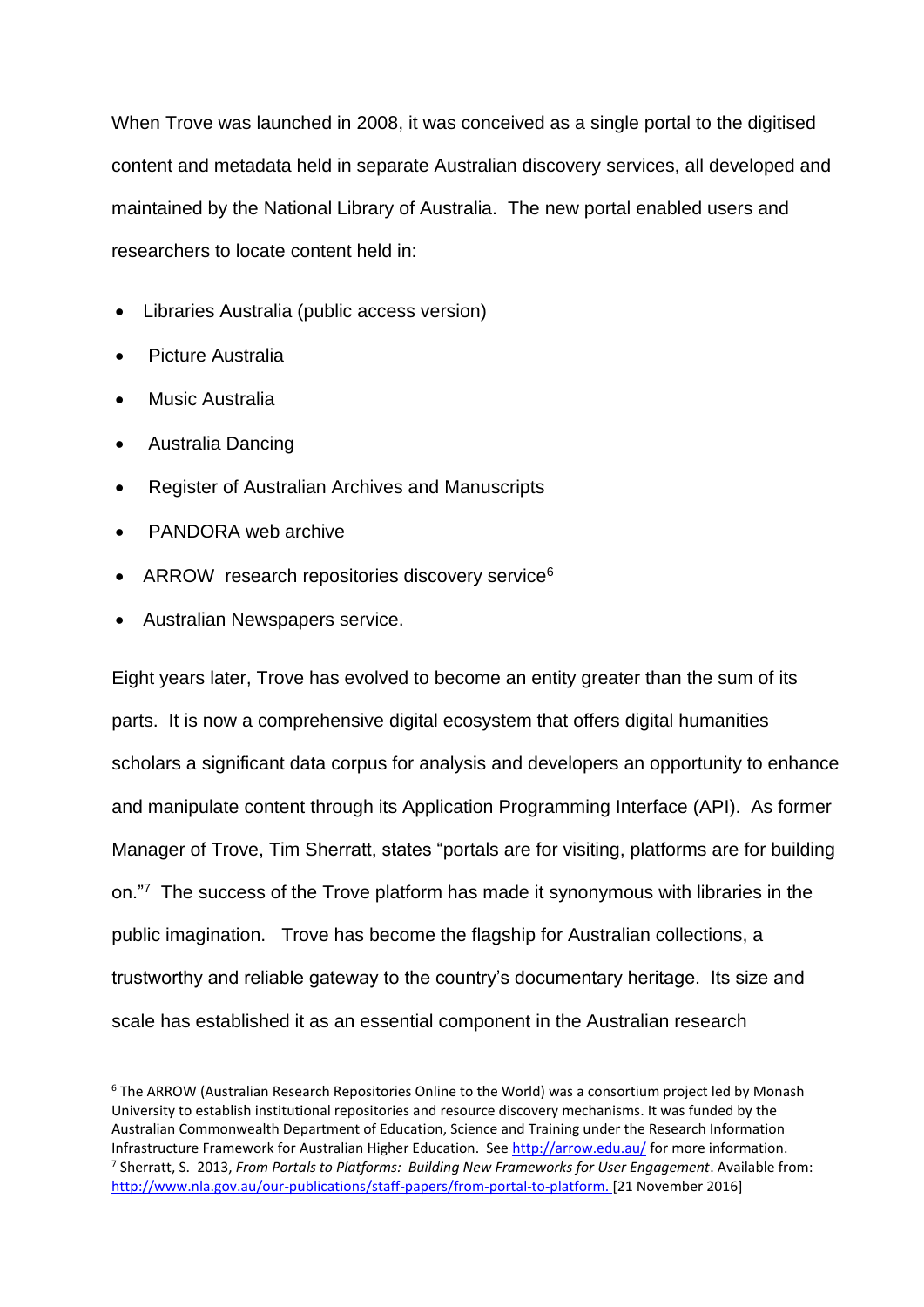infrastructure and given unprecedented national exposure to the collections and digitised content held in libraries across the country.

#### **Collecting on a grand scale - legal deposit of electronic publications**

In February 2016, the federal government passed an amendment to the *Copyright Act 1968 (Cth*) that empowers the National Library of Australia to acquire born-digital publications. This significant legislative change asserts the Library's right - and obligation - to capture, preserve and make accessible the country's intellectual and creative output, regardless of format. Some other Australian jurisdictions have received a similar mandate to collect, preserve and provide access to this rich and diverse array of digital material. This legislative framework raises Australian library collecting – and user expectations - to a new level. It redefines the boundaries of Australian library collections to encompass:

- thousands of individual electronic documents deposited by small publishers
- thousands of items acquired through bulk ingest processes from large commercial publishers
- millions of historical websites captured through the whole domain '.au' harvest

In their 2015-2017 Strategic Plan, National and State Libraries Australasia identifies "policy, business and governance planning for a collaborative approach to legal deposit of digital materials" as a key priority. The scale of collecting, the robust infrastructure required and the efficiencies to be gained for both libraries and publishers all point towards a collaborative approach. NSLA members have embraced this by establishing the National Digital Deposit Network (NDDN) steering group to explore what would be required to build a technical and governance framework capable of supporting a national digital collection.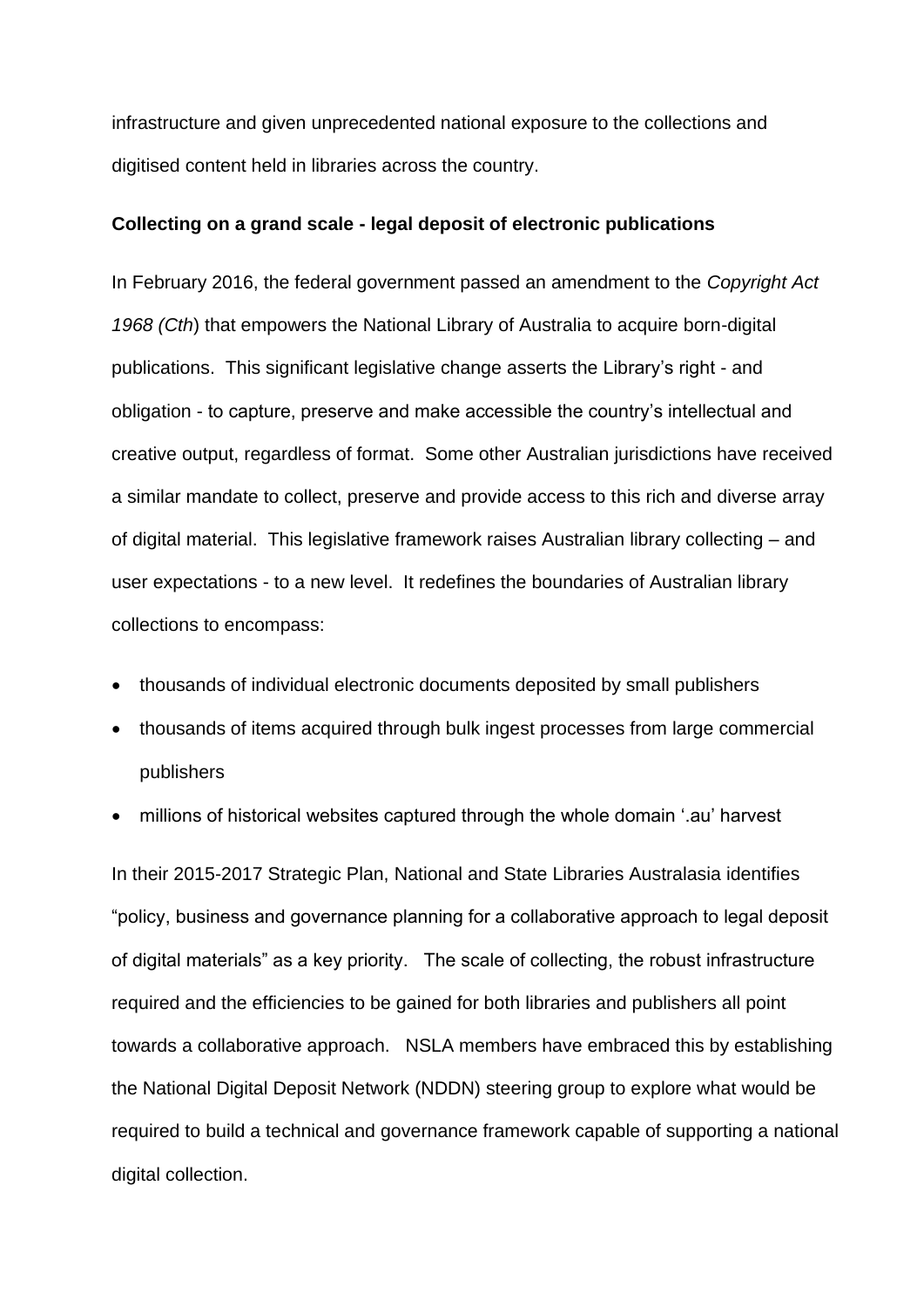As the Trove ecosystem grew, so did the National Library's investment in the infrastructure needed to support large-scale collecting. However, no single library can develop the scale of infrastructure required to support a national electronic legal deposit system as depositing Australia's digital output in library collections takes hold across the country. It requires a collaborative approach that shares the risk, responsibility and benefits with partner libraries across the country.

#### **Convergence and dependence on technical infrastructure**

The development of the NDDN holds the potential to become the next phase of Australian library innovation and the years of investment in infrastructure by the National Library of Australia makes it possible. The National Library offers a robust digital environment that can ensure the security and preservation of data and offers comprehensive end-user access systems. In anticipation of e-deposit, the Library also developed an end-to-end digital deposit workflow. Trove is now the lynchpin of Australian digital collecting and it is becoming increasingly difficult, if not impossible, to isolate the individual components of this sophisticated digital ecosystem. There are no commercial equivalents for this 'whole of life' approach to managing Australia's digital publications and this complex infrastructure operates on an unparalleled scale in Australian libraries. It supports:

- access to 500 million resources
- 250,000 searches every weekday on average
- 225,000 per day on weekends
- 57,000 users a day
- approximately 30 million web server requests per day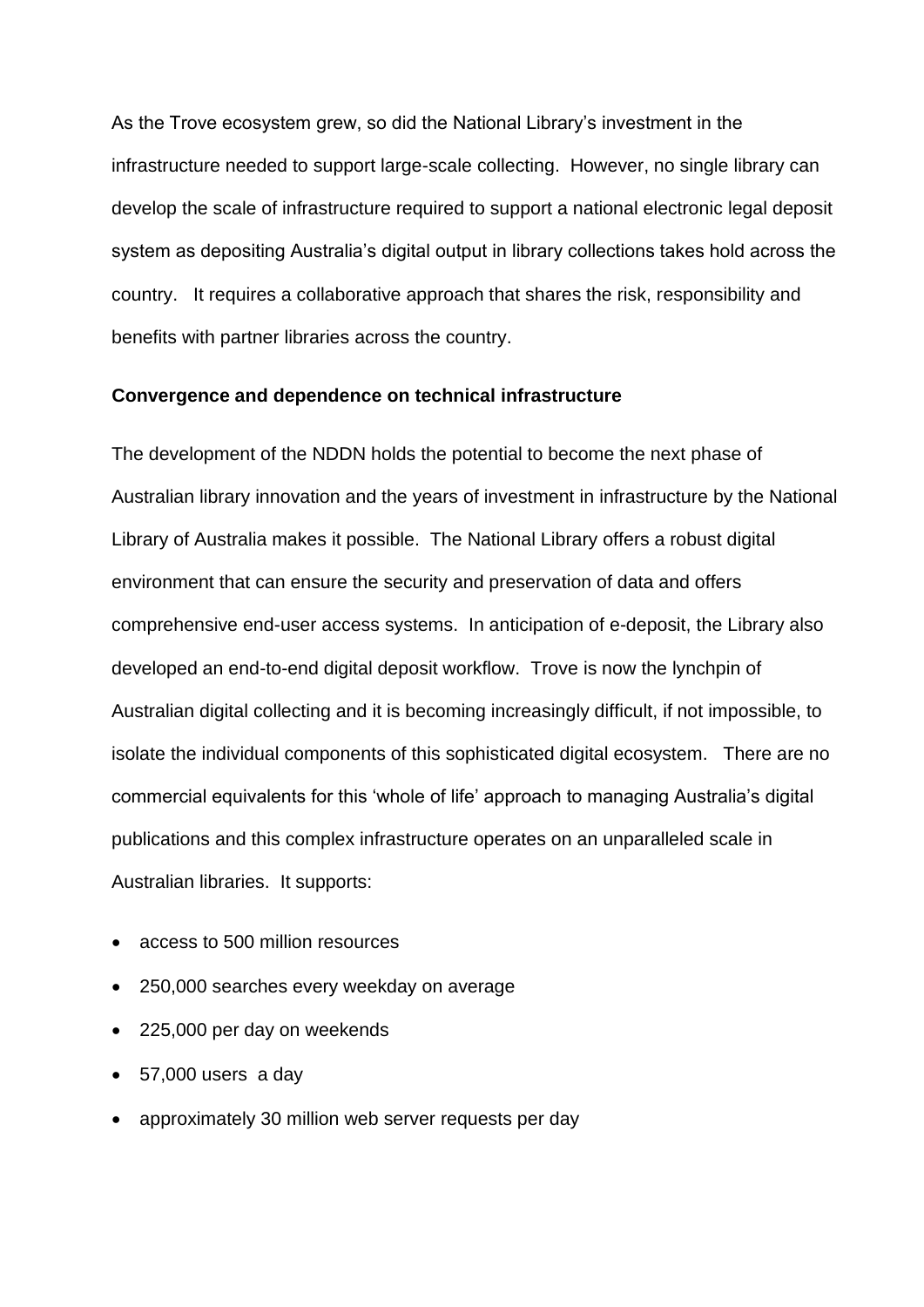Although comprised of several different services under a single discovery service layer, the underpinning IT infrastructure is now inextricably linked. Each service operates in an interconnected digital ecosystem of supporting hardware and software comprised of:

- 2.2 petabytes of digital content including 3 terabytes of full-text
- four tiers of network storage with an ultra-high speed Solid State Device (SSD) to enable fast access to Solr indexes

Trove is the fourth most visited Australian government website<sup>8</sup> and provides a high level of data integrity, confidentiality and availability. The infrastructure required to collect and preserve digital publications, as well as digitise and deliver analogue content, is costly to create and maintain. However, today's digital citizens assume publicly funded libraries will meet this expectation. Building on Trove's mature, welltested and secure infrastructure to meet the needs of a national e-deposit system is the next logical step.

# **Political and fiscal realities**

The changing economic climate and resource constraints facing libraries makes collaboration even more critical and sharpens the need to identify efficiencies. Australia's libraries and cultural institutions are operating in an environment that favours small government. Federal funding has declined significantly in real terms over the last ten years even as responsibilities and public expectations of the depth and breadth of library collecting have expanded. The cumulative effect of a contracting budget at the National Library threatens the future viability and sustainability of Trove if the service is unable to attract additional investment. A cross-sectoral approach is essential for the service to continue to succeed.

<sup>8</sup> As of April 2016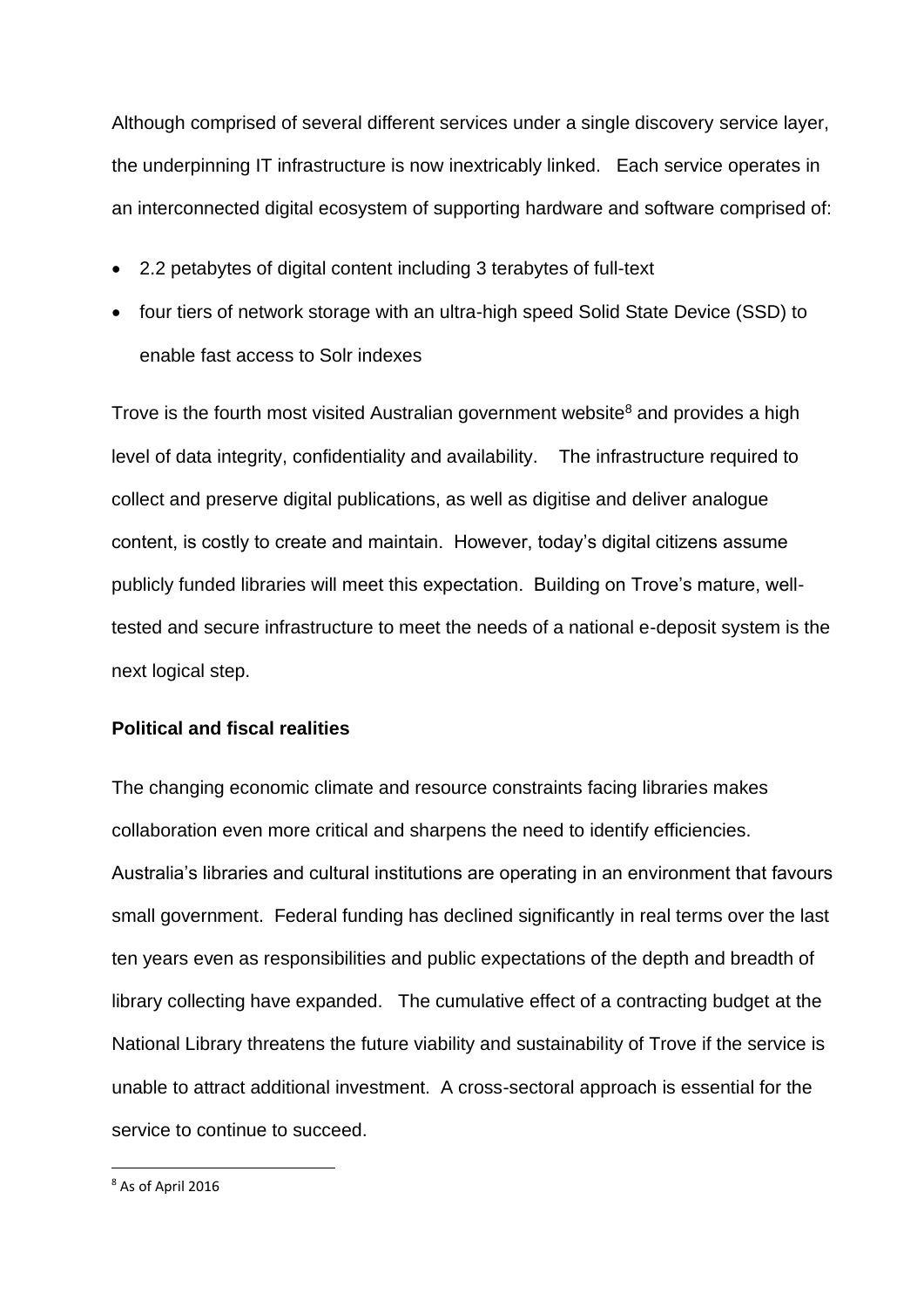At the same time, the Australian government is conducting a review of research infrastructure. According to its terms of reference<sup>9</sup>, the National Research Infrastructure Roadmap will "identify Australia's national research infrastructure needs to underpin future research and innovation capability" and "consider where Australia already has world-class research infrastructure capability and identify existing and emerging areas for future strategic development or prioritised investment". The National Library of Australia, National and State Libraries Australasia and the Australian Library and Information Association have all responded to the call for submissions to the Roadmap's Capability Issues Paper and asserted the value of Trove in Australia's research landscape. An Exposure Draft summarising the outcomes of the consultation process is expected to be released before Christmas 2016.

The stagnation and deterioration of Trove would be detrimental to the entire Australian library community. When Trove won the 'Excellence in eGovernment' award in 2011, it was considered an exemplar of digital innovation. In the public eye, Trove is now arguably the biggest and most popular 'brand' in the entire library sector. It is therefore in our collective interest to ensure that Trove remains viable and continues to evolve. Pooling resources to achieve this not only makes economic sense, but will enable libraries to create impact and value on a scale not possible individually.

# **A new approach – Digital Business**

The National Library initiated a Digital Business project in November 2015 to bring this vision of deeper collaboration to fruition. The primary purpose was to review existing business models, investigate alternative models and consider new ways of structuring

<sup>9</sup> *2016 Roadmap Expert Working Group Terms of Reference*. Available from:

<https://docs.education.gov.au/documents/2016-roadmap-expert-working-group-terms-reference>[21 November 2016]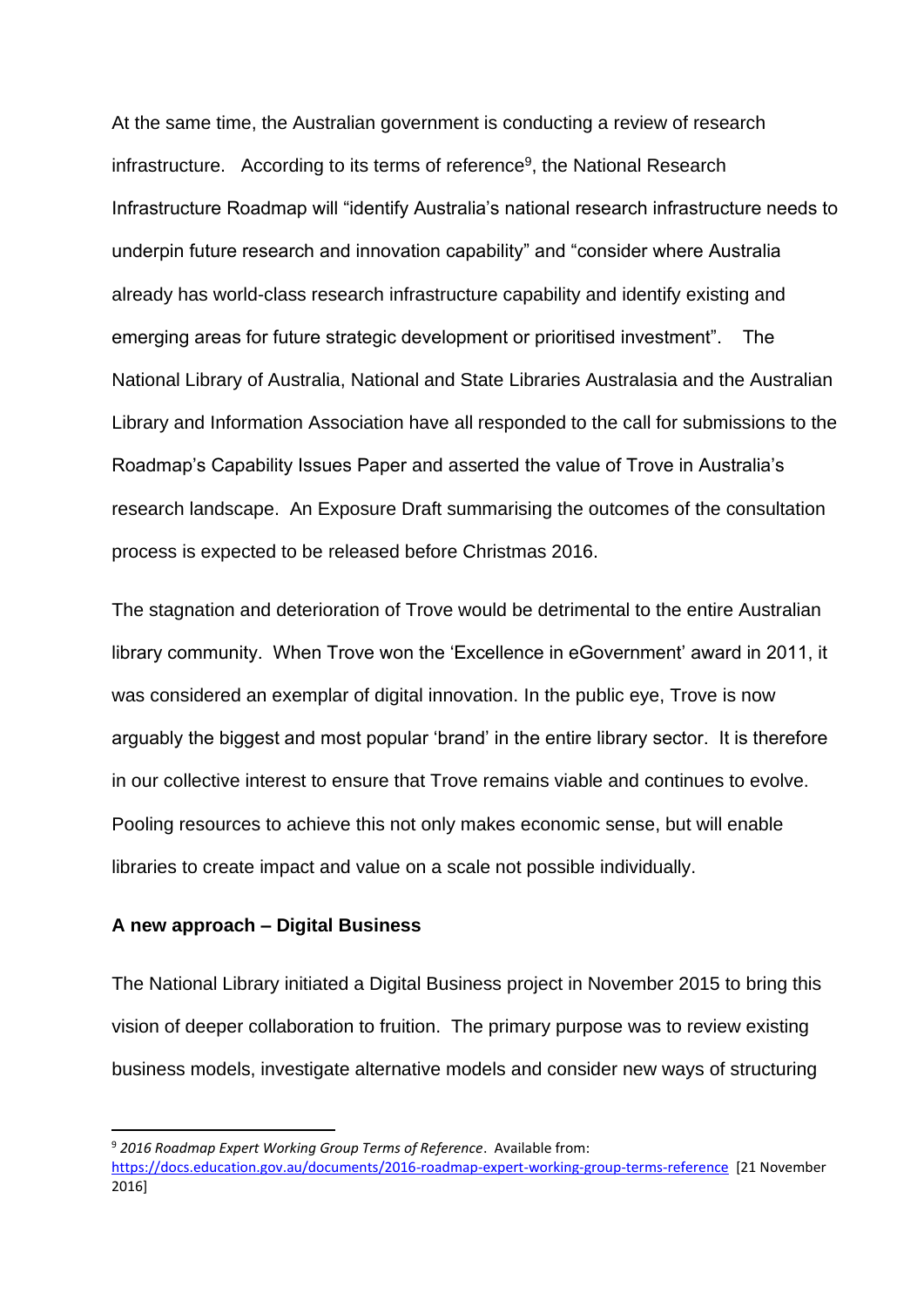collaborative relationships to provide a solid basis for the future development of the interdependent services that underpin Trove. With infrastructure central to the NDDN, the National Library plans to develop a more inclusive governance model and a coinvestment strategy that enables all members to both contribute to and benefit from our shared investment.

#### **Methodology**

In the first half of 2016, the Library conducted a literature review, looked at comparator international aggregation services and sought external advice on the development of fit for purpose business and governance models.

#### *Literature review*

The literature review revealed that all digital services around the world are grappling with reduced budgets and an imperative to demonstrate that cultural information can be delivered through ever more efficient means. Results indicate research on digital business models is concentrated in the Western hemisphere, chiefly the USA and UK, with the exception of a few European scholarly organisations and cultural institutions. The review unearthed no Australian scholarship in this area, positioning the National Library's Digital Business project as leading the field.

Designing business models is not a stand-alone process. It is embedded in a larger strategy that begins with an organisation's strategic vision and considers the full range of costs and activities needed to keep the service 'vibrant'.

The literature emphasised that ascertaining the perceived value of the service and maintaining that value into the future is a key factor in devising a suitable business model. A digital mandate may encompass many activities that are unfunded such as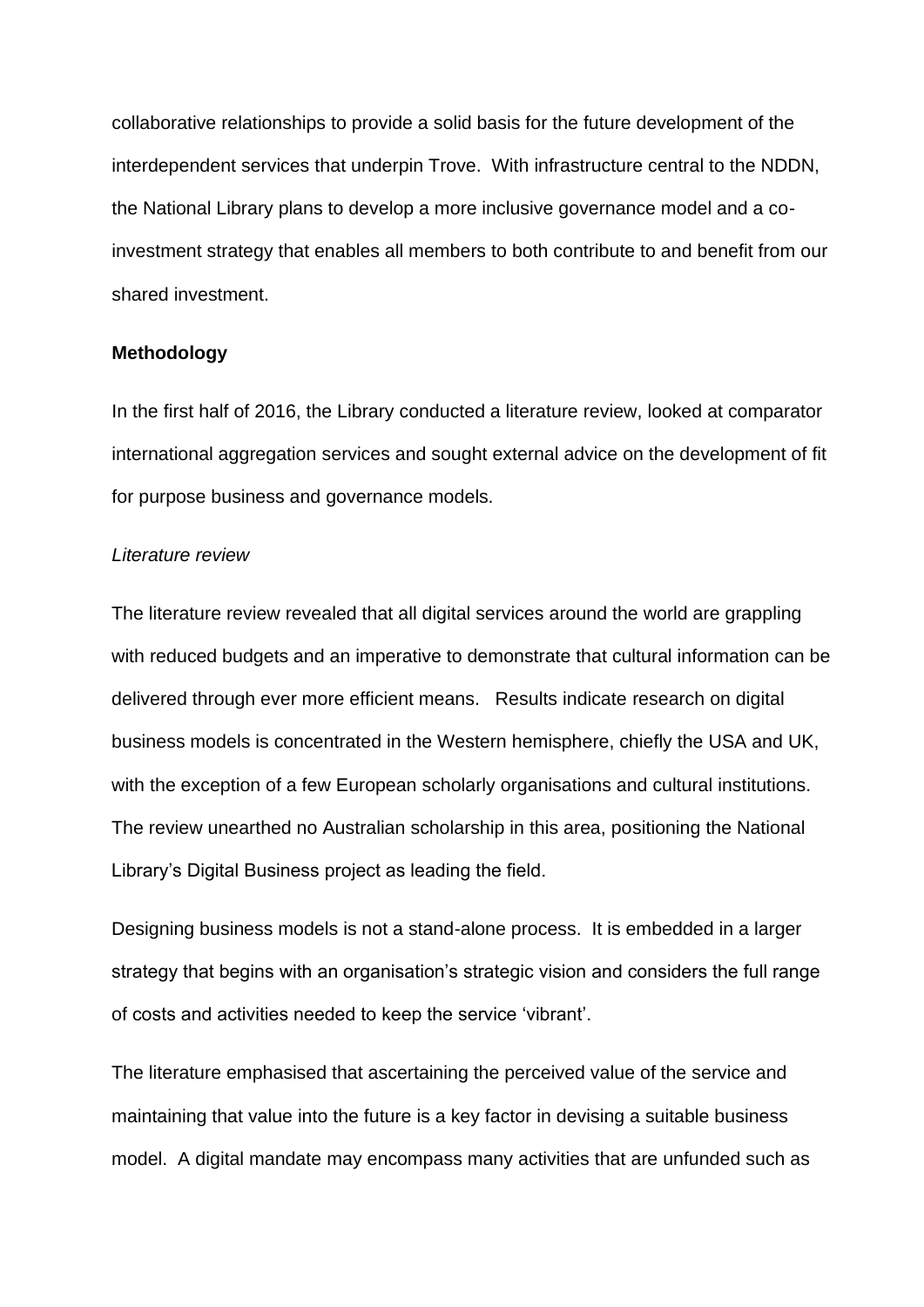long term retention of sustainable digital resources, enhanced access and increased engagement with information, libraries and their communities.

Thus three themes emerge in the literature: identifying value, sustainability and support.

Simon Tanner, from the Department of Digital Humanities at Kings College London, believes that the rising cost of infrastructure, ownership and digital preservation is the single biggest threat to the future economic sustainability of digital libraries and services<sup>10</sup>. He argues that effectively measuring impact, or value, can enhance strategic planning and evidence-based decision-making. A viable model needs to address the value that the resource offers to stakeholders and users – how they use it, why they want to use it – and whether that value is sufficient that users will pay.

In the US, Ithaka S+R have published extensively on the ways libraries, publishers and scholarly societies are transitioning to the technological and economic context of the 21<sup>st</sup> century<sup>11</sup>. They conduct surveys and phased studies, often in collaboration with other major research organisations such as JSTOR, Association of Research Libraries (ARL) and Strategic Content Alliance, that focus on meta-analyses and comparisons of digital services from different organisations. Overall, Ithaka S+R research suggests a sustainable service covers its operating costs through a combination of revenue sources and cost-management strategies, but must also continue to enhance its value through ongoing development based on user needs.

<sup>10</sup> Tanner, S 2016, *Using impact as a strategic tool for developing the Digital Library via the Balanced Value Impact Model*. Available from: [https://kclpure.kcl.ac.uk/portal/en/publications/using-impact-as-a-strategic-tool-for](https://kclpure.kcl.ac.uk/portal/en/publications/using-impact-as-a-strategic-tool-for-developing-the-digital-library-via-the-balanced-value-impact-model%2887284b44-cbca-4636-9626-ad90e10b0e5d%29.html)[developing-the-digital-library-via-the-balanced-value-impact-model%2887284b44-cbca-4636-9626](https://kclpure.kcl.ac.uk/portal/en/publications/using-impact-as-a-strategic-tool-for-developing-the-digital-library-via-the-balanced-value-impact-model%2887284b44-cbca-4636-9626-ad90e10b0e5d%29.html) [ad90e10b0e5d%29.html](https://kclpure.kcl.ac.uk/portal/en/publications/using-impact-as-a-strategic-tool-for-developing-the-digital-library-via-the-balanced-value-impact-model%2887284b44-cbca-4636-9626-ad90e10b0e5d%29.html) [28 January 2016]

<sup>11</sup> *Ithaka S+R Publications*. Available from:<http://www.sr.ithaka.org/publications/> [21 November 2016]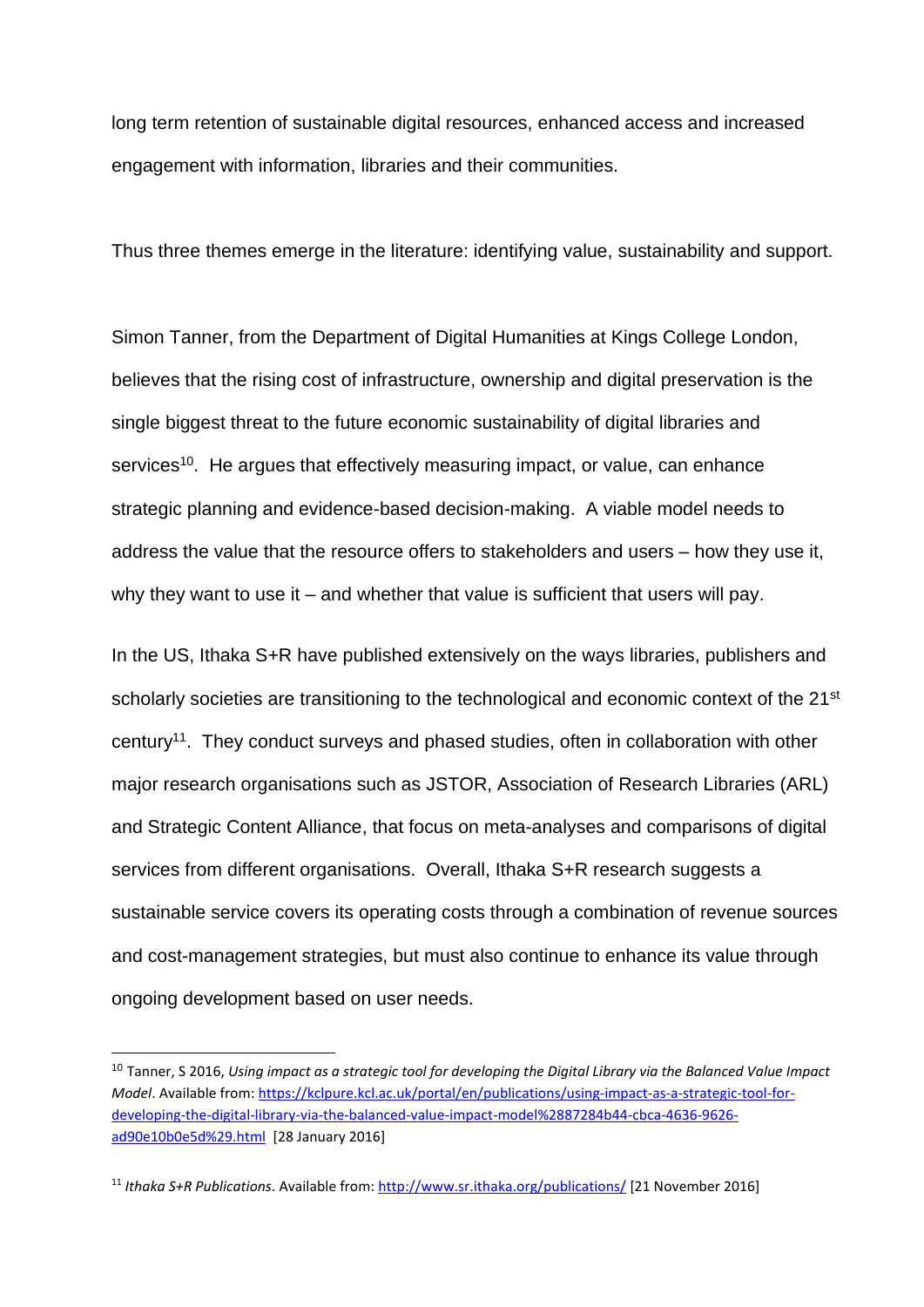#### *Comparator services*

In addition to the literature review, the National Library examined a number of comparable international digital services. Of particular interest were Europeana, Digital Public Library of America (DPLA) and DigitalNZ. Like Trove, these services aggregate metadata from multiple contributors through a single discovery portal and enable developers to access resources using an Application Programming Interface (API). However, none of these services also includes the comprehensive full-text and digitised content that Trove offers. As both an aggregator and content provider, Trove is unique in the world, making it a challenge to compare governance models and fee structures with other services.

Europeana is currently undergoing a fundamental shift. During its development phase, its primary funding source was the European Union. Europeana is now moving to a distributed network of partner libraries with a complex governance model operating across four levels.

DPLA is a tax exempt non-profit entity, developed and maintained through a combination of federal government grants and philanthropic support. It is governed by a Board of technical experts.

DigitalNZ operates in the context that is most similar to Trove. Funded by the National Library of New Zealand, DigitalNZ is governed by a relatively small non-representational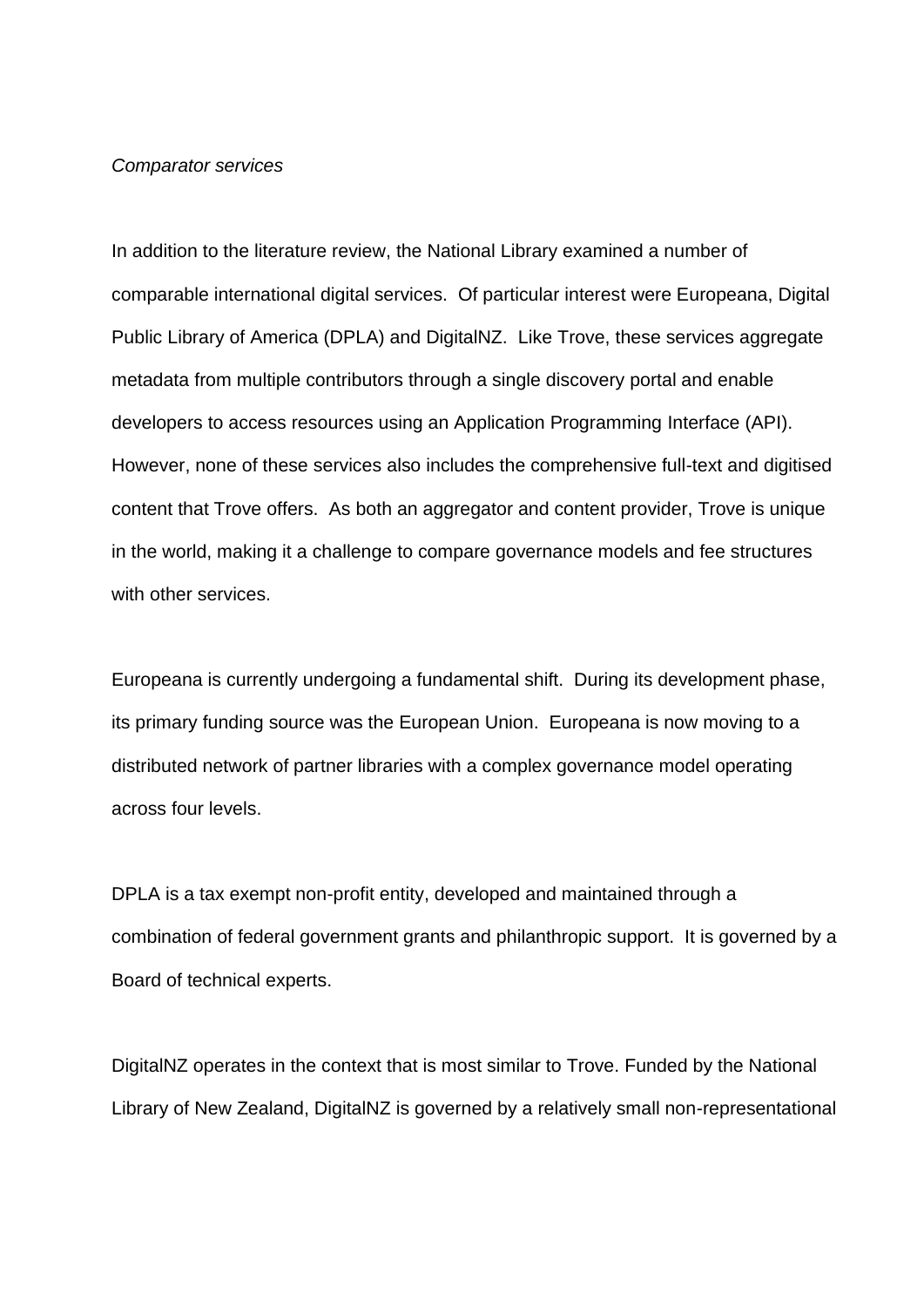Advisory Board chaired by the National Library's CEO. The service focuses on keeping costs as low as possible and can be sized according to available resources.

These entities, all with very similar purposes, are products of how they were initially conceived and funded. Each arose in a different social and policy context and each has a unique governance model. Trove evolved in Australia as a result of strong leadership, a shared vision and years of library collaboration. It emerged despite receiving no additional government or philanthropic funding.

#### *Deloitte Australia consultancy*

To help inform the review of the long-term sustainability of its digital services, the National Library engaged Deloitte in March 2016. The intention was to seek expert advice on developing a coherent and fit for purpose business and governance model that would also maximise partner certainty about expectations and relationships.

Deloitte's efforts focused on engaging with stakeholders, conducting a cost and accounting analysis and assessing the governance and structure of the National Library's existing national services. Using the National Library's literature review and comparator analysis as a source of best practice within the Galleries/Libraries/Archives/Museums (GLAM) sector, Deloitte combined it with a detailed analysis of relatively equivalent business models from other sectors.

Deloitte engaged with key stakeholders both within the National Library and externally, to discuss the Library's digital service offerings, test assumptions and tease out issues. They spoke with Chief Executive Officers of most NSLA libraries as well as representatives from other major organisations in the library and research sector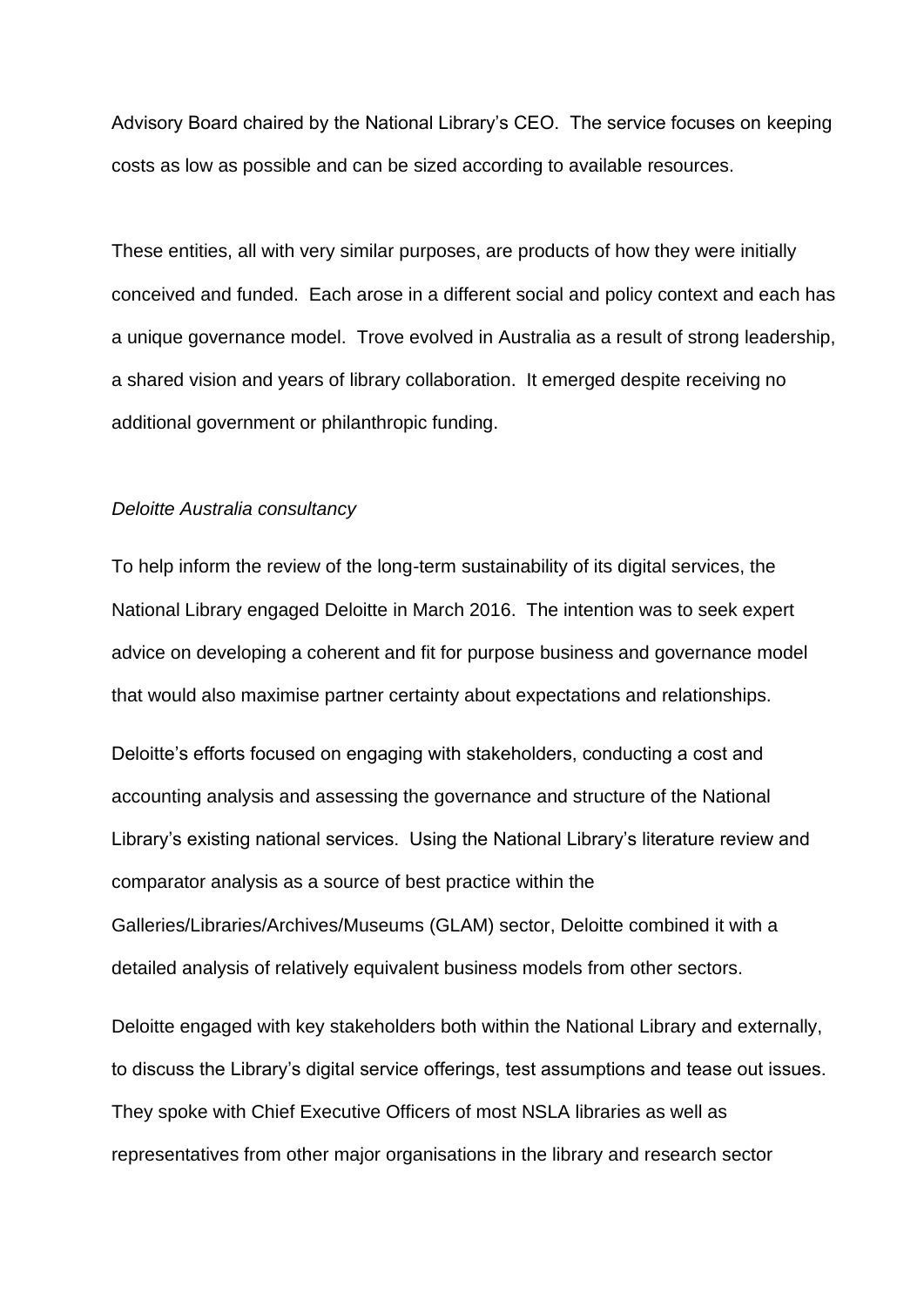including Council of Australian University Librarians (CAUL), Museums Australia, the Federation of Australian Historical Societies, and the Academy of the Humanities.

A number of key themes emerged across both the internal National Library workshops and external stakeholder discussions. Within the National Library, a chief concern was the ongoing financial sustainability of services. External stakeholders put more emphasis on obtaining greater input and influence on future directions and achieving a clear sense of return on investment. Deloitte concluded that any new business model for digital services would need to satisfy these two key stakeholder concerns.

The report suggested several business model improvements including bundling services under a membership model, establishing a National Digital Services Committee to oversee future developments and innovation and quarantining funds to develop new functionality. The report also recommended the National Library clearly articulate the value of the services on offer and conduct a review of IT infrastructure costs to ensure both accuracy and transparency. <sup>12</sup>

#### **Next Steps**

The result of the first stage of the Digital Business project confirms a high level of alignment between the strategic aims of the National Library and its major stakeholders. Under Strategic Priority 3 of the 2016-2020 Corporate Plan, the National Library aspires to "create value for library services and their patrons—across all jurisdictions, regions and sectors—by managing the research infrastructure that underpins access to the nation's library collections."<sup>13</sup> In a similar vein, the 2015-2017 Strategic Plan for NSLA

 $12$  The Deloitte consultants indicated that the National Library may be understating its technical infrastructure costs and advised a review of its costing methodology.

<sup>13</sup> *National Library of Australia Corporate Plan 2016-2020: Strategic Priority 3: Lead, partner, connect and excel.* Available from:<http://www.nla.gov.au/corporate-documents/corporate-plan-2016-2020-strategic-priority-3> [21 November 2016]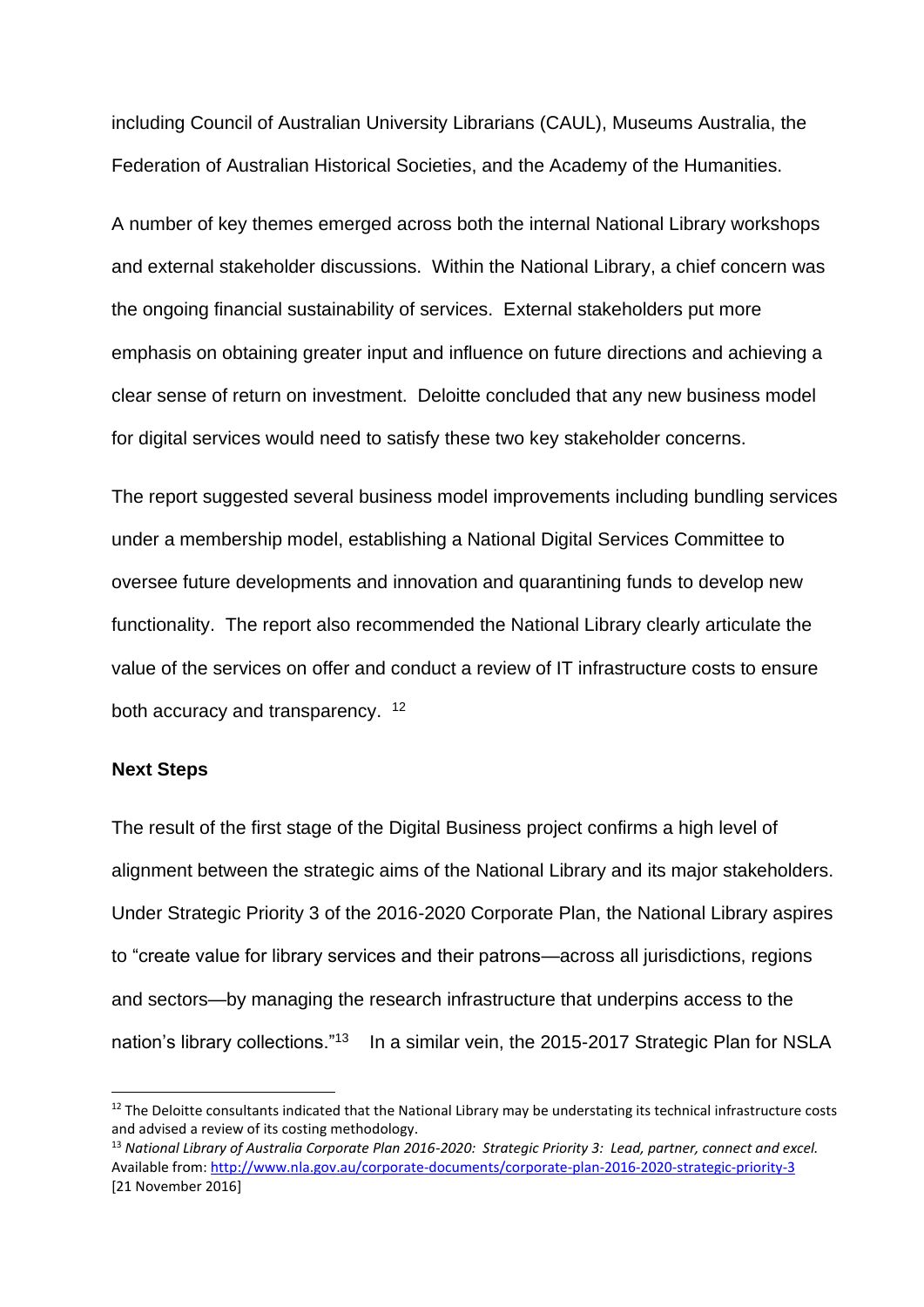states that 'collaboration is the key to developing effective digital infrastructure to enable collection and management of digital objects over the long term.' <sup>14</sup> The Council of Australian University Librarians lists the "'exposure of digitised special collections in Australian university libraries" as a strategic direction and articulates their intention to "build and maintain relationships with other peer groups in the library and information science sector, nationally and internationally"<sup>15</sup>.

In this context, the National Library established a two-person project team in October 2016 to begin Stage 2 of the Digital Business Project. Over the next nine months, the team will continue to consult with stakeholders and develop a membership agreement and governance model that builds on the findings and recommendations of the Deloitte consultancy. The new model will strengthen the influence of contributing partners, provide a formal mechanism for member input into future development planning and better guarantee the long-term viability of our shared investment. The agreement will clearly articulate the full range of services on offer and provide greater transparency around the costs of the essential infrastructure on which the entire digital ecosystem relies.

# **Conclusion**

Australian libraries are well placed to meet the demands and opportunities of the digital age. The magnitude of the change represented by the introduction of electronic legal deposit offers a rare opportunity to shape the future of our sector. Libraries are on the

<sup>14</sup>*National and State Libraries Australasia Leading Collaboration Strategy 1: Shared solutions.* Available from: <http://www.nsla.org.au/leading-collaboration-shared-solutions> [21 November 2016]

<sup>15</sup>*Council of Australian University Librarians Strategic Directions 2014-2016.* Available from: [http://www.caul.edu.au/content/upload/files/caul-doc\\$/strategicdirections2014.docx \[2](http://www.caul.edu.au/content/upload/files/caul-doc$/strategicdirections2014.docx%20%5b21)1 November 2016]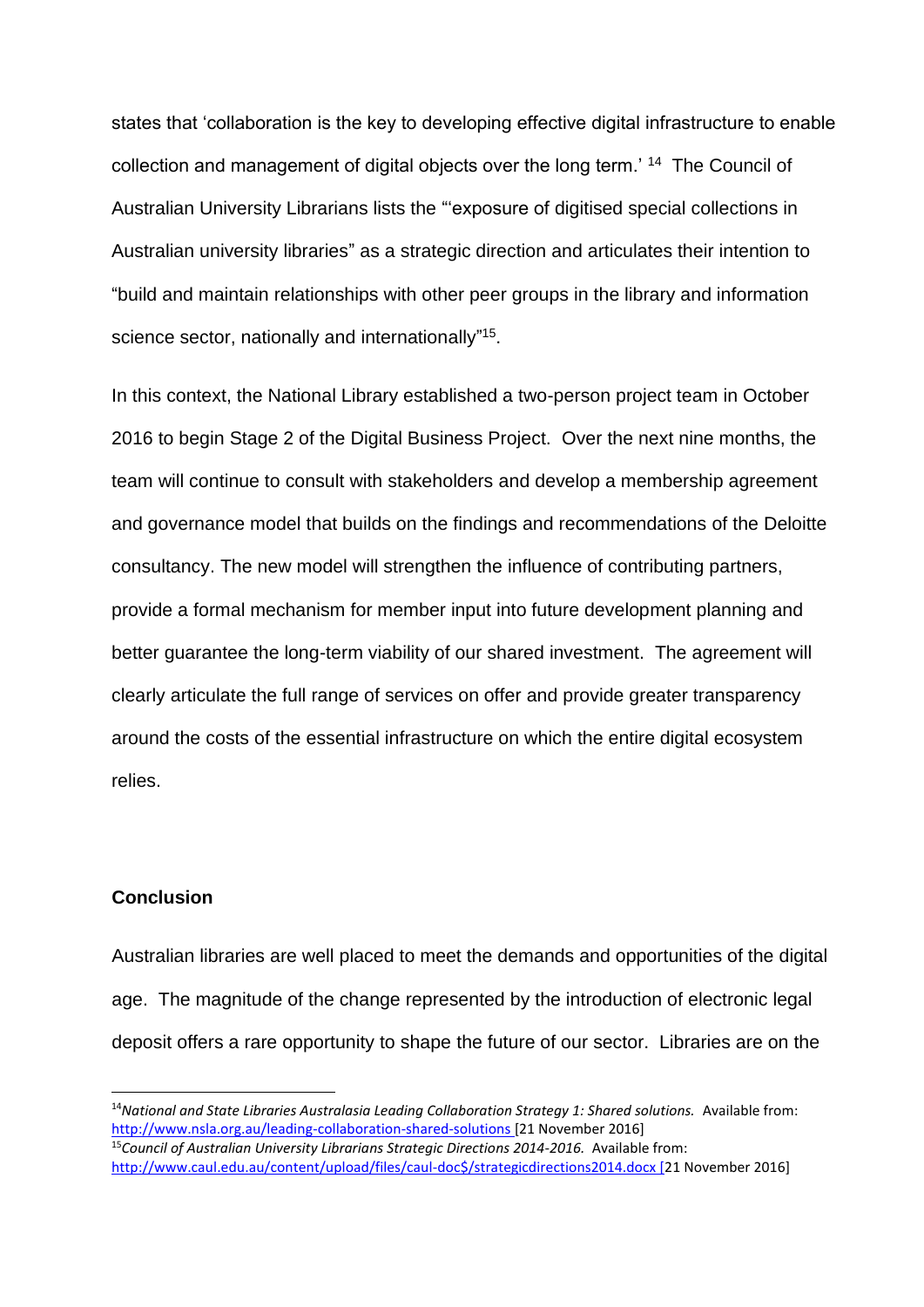cusp of a fundamental shift towards capturing, preserving and making accessible the country's digital output on a significant scale. Adopting an overarching business model that acknowledges the increasing convergence of technical infrastructure and capitalises on the efficiencies to be gained by adopting a national approach will position libraries well in an increasingly digital environment.

The timing is right to build on our long history of collaboration, raise it to a new level and embrace the potential of e-deposit. The Australian government is poised to invest in research infrastructure through the National Research Infrastructure Roadmap. International comparators such as Europeana and the Digital Public Library of America are all adopting a more cohesive, sustainable and collaborative strategy. Australian libraries recognise that managing the scale of online content generated by today's society requires a collaborative approach, co-investment, a shared infrastructure and management coordination. By working together we can ensure that government and Australian society consider libraries an essential element in the country's digital identity. We are getting ready.